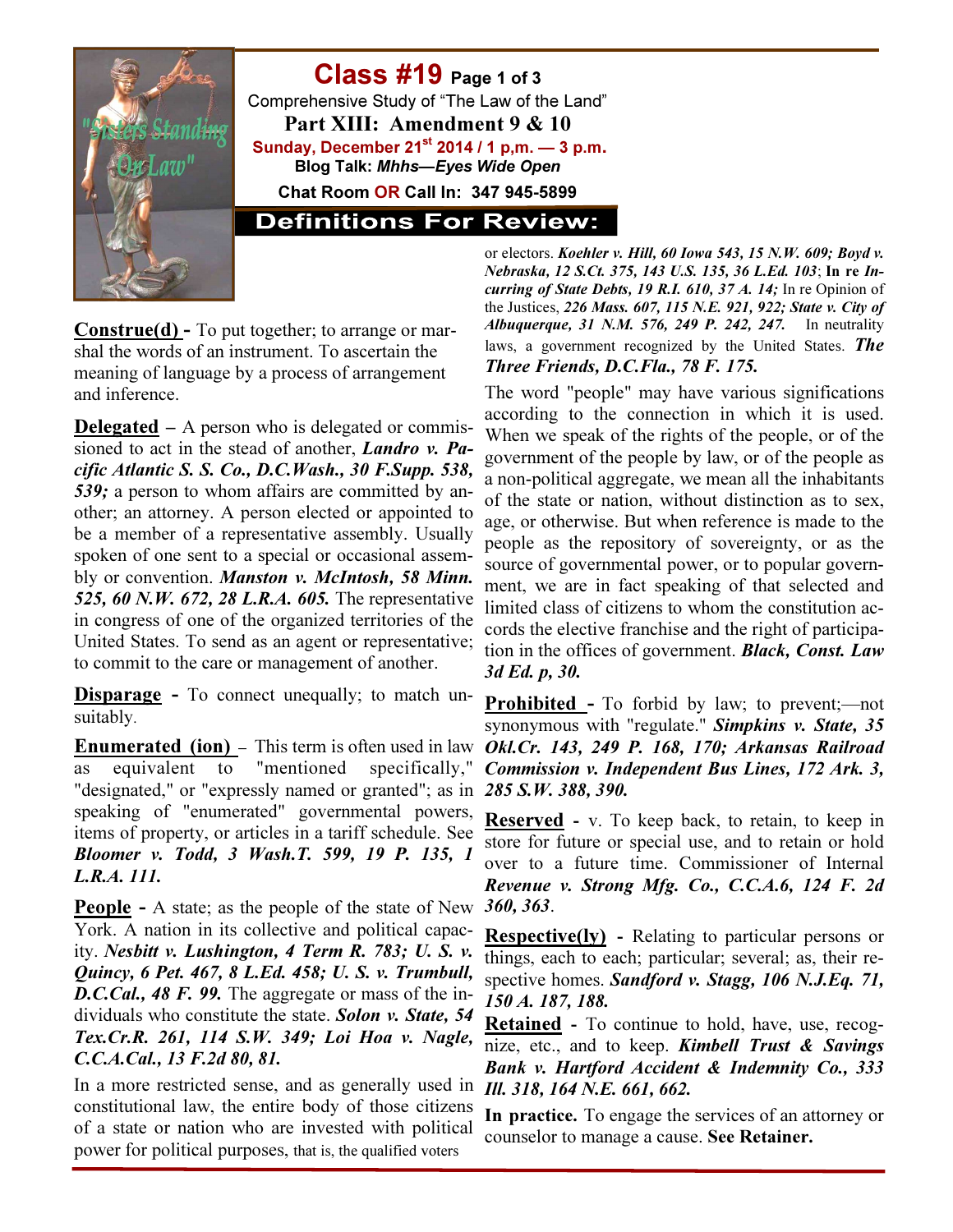#### Reminder Notes for Future Classes:

**State** - A People permanently occupying a fixed territory, bound together by common-law, habits, and custom into one body politic exercising, through the medium of an organized government, independent sovereignty and control over all persons and things within its boundaries, capable of making war and peace and of entering into international relations with other communities of the globe. Black's Law Dictionary 4<sup>th</sup> Edition.

#### Parties to the Constitution – United States:

1. Moors – Supreme Authority, and 2. Union [United] States of America – Europeans, the People adopted into the Nation.

Status – The etymology of the word state comes from the latin "Status" – stare – to stand; Status – manner of standing, attitude, position, carriage, manner, dress, apparel; and other senses.

All legislative powers herein granted shall be vested in a Congress of the United States - Moors, which shall consist-[stands together with] of a Senate and House of Representatives [members elected from the Union States]

#### The 3 Great Departments of Government:

 $\triangle$  Legislative – pass law – this is appropriate if you comprehend that the Moors make up the United States and only the sovereign of the land can make any laws.

 $\triangle$  **Executive** – approve and execute the laws that have been passed.

 $\rightarrow$  **Judicial** – expound and enforce the laws that have been passed.



 $Class #19$  Page 2 of 3 Comprehensive Study of The Law of the Land Part XIII: Amendment 9 & 10 Sunday, December  $21^{st}$ , 2014 1 p,m.  $-3$  p.m Blog Talk: Mhhs—Eyes Wide Open Chat Room OR Call In: 347 945-5899

# 7 Lawful Questions:

- 1. What is it that the Constitution does of certain rights? • What does this word mean?
- 2. What does the  $9<sup>th</sup>$  Bill of Rights prevent?
- 3. Who has "certain rights"?
- $\mathbf{I}$ 4. Who has all the rights?
- 5. Who is the  $10^{th}$  Bill of Rights speaking to really?
- 6. What does the  $10^{th}$  Bill of Rights tell you?

#### Group Discussion Question

7. In the  $10<sup>th</sup>$  Bill of rights where it states "The powers not delegated to the United States of America by the Constitution, nor prohibited by it to the states, are reserved to the states respectively, or to the people." Who are they talking about really? What is the relationship? Ultimately who does it protect?

#### Supreme Laws for Review:

Supreme Court Justice Field, 'There is no such thing as a power of inherent sovereignty in the government of the United States... In this country, sovereignty resides in the people, and Congress can exercise power which they have not, by their Constitution, entrusted to it. All else is withheld." Juliard v. Greeman, 110 U.S. 421 (1884).

"...in our country the people are sovereign and the government cannot sever its relationship to them by taking away their citizenship." Perez v. Brownell, 356 U.S. 44, 7; 8 S. Ct. 568, 2 L. Ed. 2d 603 (1958).

"When we consider the nature and the theory of our institutions of government, the principles on which they are supposed to rest, and review the history of their development, we are constrained to conclude that they do not mean to leave room for the play and action of purely personal and arbitrary power. Sovereignty itself is, of course, not subject to law, for it is the author and source of law; but in our system, while sovereign powers are delegated to the agencies of government, sovereignty itself remains with the people, by whom and for whom all government exists and acts. And the law is the definition and limitation of power." *Yik Wo v. Hopkins, 118 US 356 (1885)*